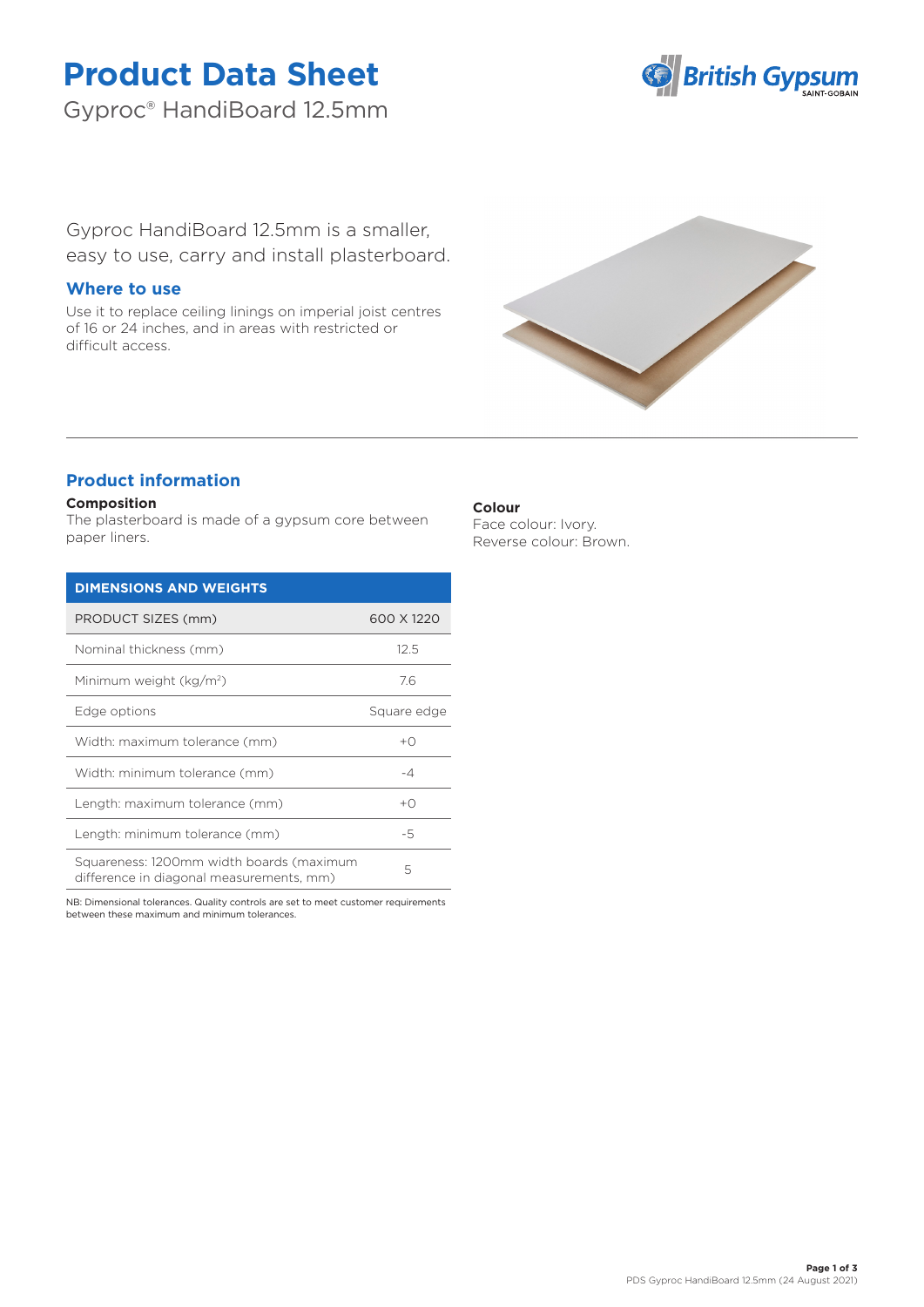# **Product Data Sheet**

Gyproc® HandiBoard 12.5mm



# **Performance**

Here we only provide performance information related to the product. Please see the White Book for system-dependent performance.

## **Standards**

EN 520:2004+A1:2009, Type A.

Declarations of Performance (DoP) available [Click here.](https://www.british-gypsum.com/DoP)

| Reaction to fire                                | A2-s1. d0 |
|-------------------------------------------------|-----------|
| Thermal conductivity (W/mK)                     | O 19      |
| Water vapour permeability $(u)$                 | 10        |
| Maximum continuous<br>temperature exposure (°C) | 49        |

## **Installation**

## **Effect of condensation**

The thermal insulation and ventilation requirements of national Building Regulations aim to reduce the risk of condensation and mould growth in new buildings. However, designers should take care to eliminate all possibility of problems caused by condensation, particularly in refurbishment projects.

### **Cutting**

Either cut the board with a plasterboard saw, or score the front face paper with a sharp knife, snap it over a straightedge, then cut the back face paper. Cut holes for things like socket boxes using a utility saw.

### **Fixing**

Fix the board with the decorative side facing outwards to receive finishes. Install fixings at least 13mm from cut edges and 10mm from bound edges. Position cut edges at internal angles wherever possible. Stagger horizontal and vertical joints between layers by at least 600mm.

### **Jointing**

Finishing should start as soon as practicable after board fixing to limit the risk of damage or UV-degradation of the paper liner. Suitable for finishing with jointing systems complying with EN13963 including the Gyproc range.

### **Full-surface finishing**

After fixing the board, start finishing it as soon as you can to limit the risk of damage or UV degradation to the paper liner. You can finish the board using plaster that complies with EN13279-1, including the Thistle range.

### **Painting**

Decoration should start as soon as practicable after the finishing system is dry. Jointing systems should be finished with Gyproc Drywall Primer before painting.

#### **Wallpapering**

Decoration should start as soon as practicable after the finishing system is dry. Jointing systems should be finished with Gyproc Drywall Sealer before application of wallcoverings.

#### **Snagging and minor repairs**

For minor damage and dents, check that the board core isn't shattered. If it's intact, fill the damaged area with Gyproc EasiFill 60, allow it to set, then apply a second coat if you need to. When it's dry, sand it to a finish before redecorating the area.

For a damaged core, broken edges or extensive damage, repair and replacement procedures differ depending on the number of board layers and fire resistance of the system; please contact our Technical Support Team for specific advice.